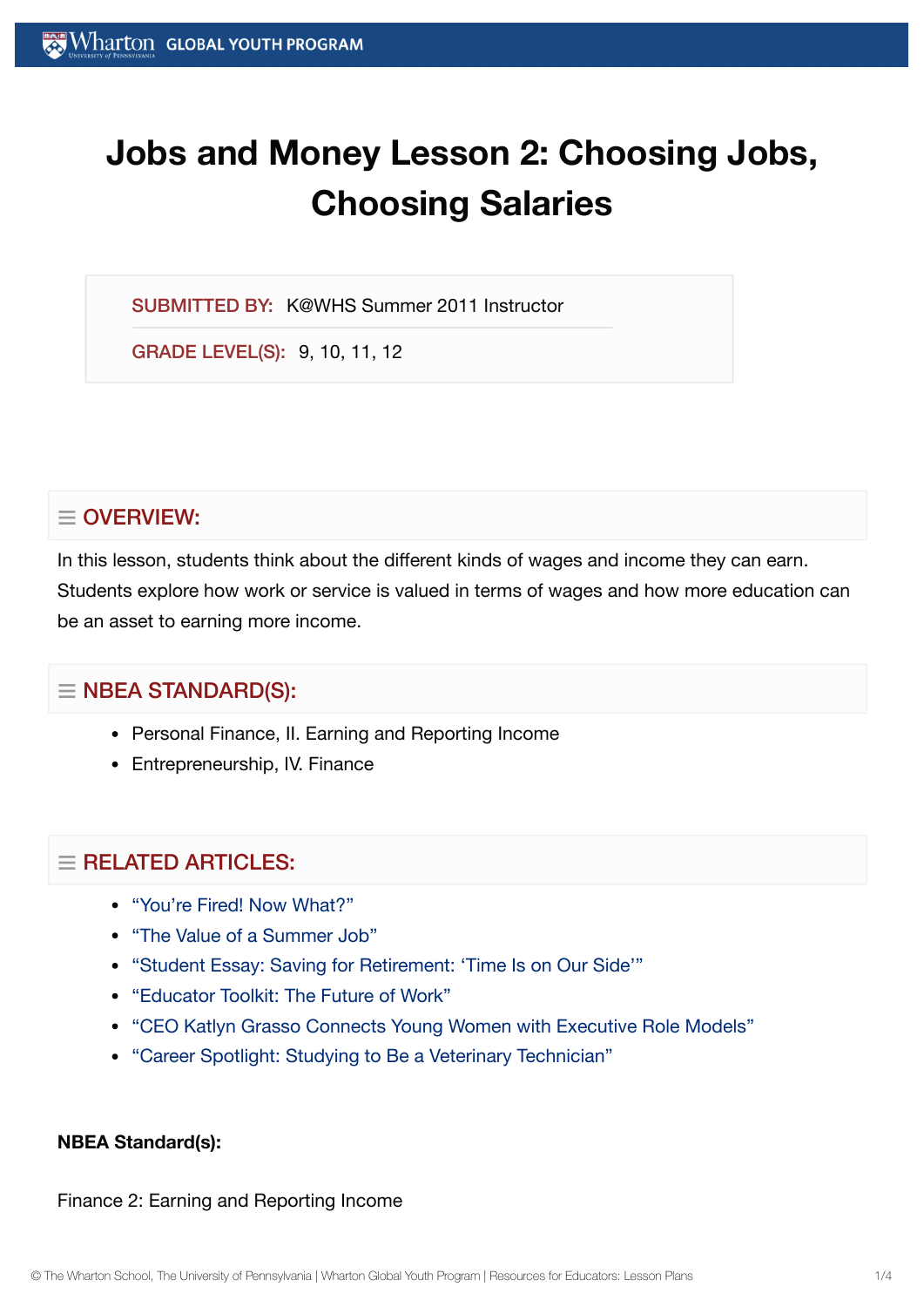#### **Common Core Standard(s):**

- Reading Informational Text-RI.9-10.1.; RI.9-10.2.
- Speaking and Listening–SL.9-10.1.

#### **Purposes:**

- After this lesson, students will be able to define the lesson's key terms.
- They will also have thought about how certain professions are connected to income.

Wharton Global Youth Program Definitions:

- Labor Market: <https://globalyouth.wharton.upenn.edu/glossary/labor-market/>
- Service: <https://globalyouth.wharton.upenn.edu/glossary/service/>
- Flex Time: <https://globalyouth.wharton.upenn.edu/glossary/flex-time/>
- Unearned Income: <https://globalyouth.wharton.upenn.edu/glossary/unearned-income/>

#### **Knowledge@Wharton Resources:**

K@W article: "What Impact, If Any, Will Higher Minimum Wages Have on [Retailers and](http://knowledge.wharton.upenn.edu/article.cfm?articleid=1551) Lowincome Workers?"

#### **Materials:**

Butcher paper, markers, Internet.

### **Activity:**

This lesson has six parts.

*Quick Group Brainstorm (5 min)*

Ask one student to write on the board as many jobs that the rest of the students can come up with that they have seen people working in. It could be their friends, parents, neighbors, other adults they don't know like in the movies or on TV. Or it could be what they hope to do someday.

### *Introduction to Lesson (10 min)*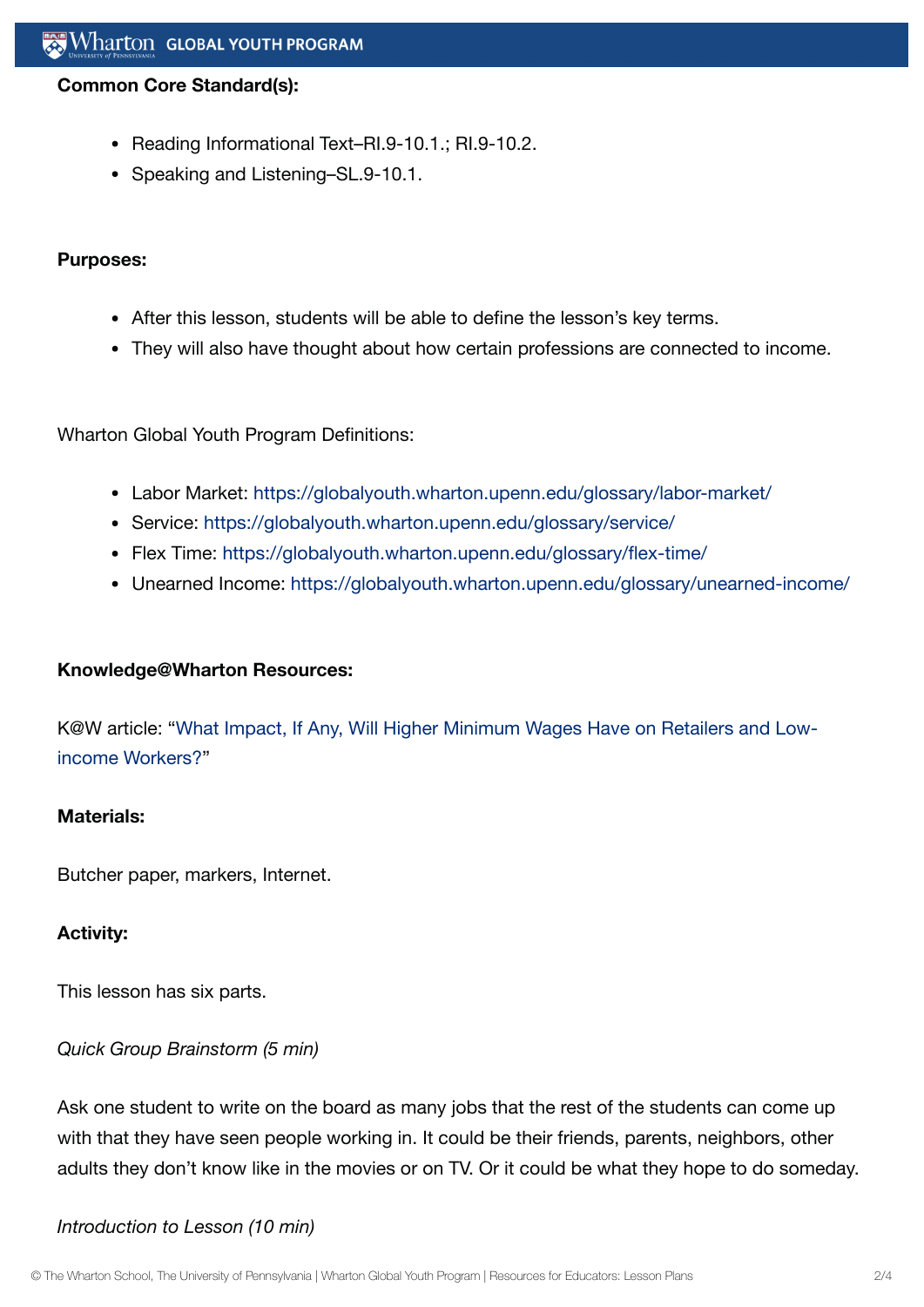The teacher should define the following terms:

- 1. Earned income [income earned from work done somewhere; mention the difference between hourly wages versus salaried income; for hourly wages, discuss the concept of overtime]
- 2. Unearned income [examples: inheritance, lottery winnings]
- 3. Passive income [usually generated without physical involvement; example of this would be renting out one's own apartment or home]
- 4. Portfolio income [income generated from assets such as bonds, stocks, trusts, saving accounts; in other words, making your money work for you.]

Then he or she should leave a column next to each job and ask students to brainstorm which income type 1 through 4 would someone working in that position get, stereotypically. So a department store cashier should not get unearned income or passive income. Also have them think about the following questions:

- How are wages calculated for the different jobs they wrote down?
- What does that indicate about the way work is valued?
- What are the factors that employers think about when calculating wages/salaries? [Level of education; need of the service in today's economy (how specialized is the work?); cultural values (how much teachers get paid versus reality TV stars?), etc.]

# *Large group work (10 min)*

Ask students to think about each kind of income and what kinds of backgrounds/education/other requirements they need before a person can get these income types. Ask them to come up with certain characteristics that people have who receive such incomes — focus on education and how it can help increase the amount of money they earn/make.

# *Group Work (10 min)*

In groups, have [students read](http://knowledge.wharton.upenn.edu/article.cfm?articleid=1551) an excerpt (the first page) from the following K@W article: "What Impact, If Any, Will Higher Minimum Wages Have on Retailers and Low-income Workers?"

### Questions for students: